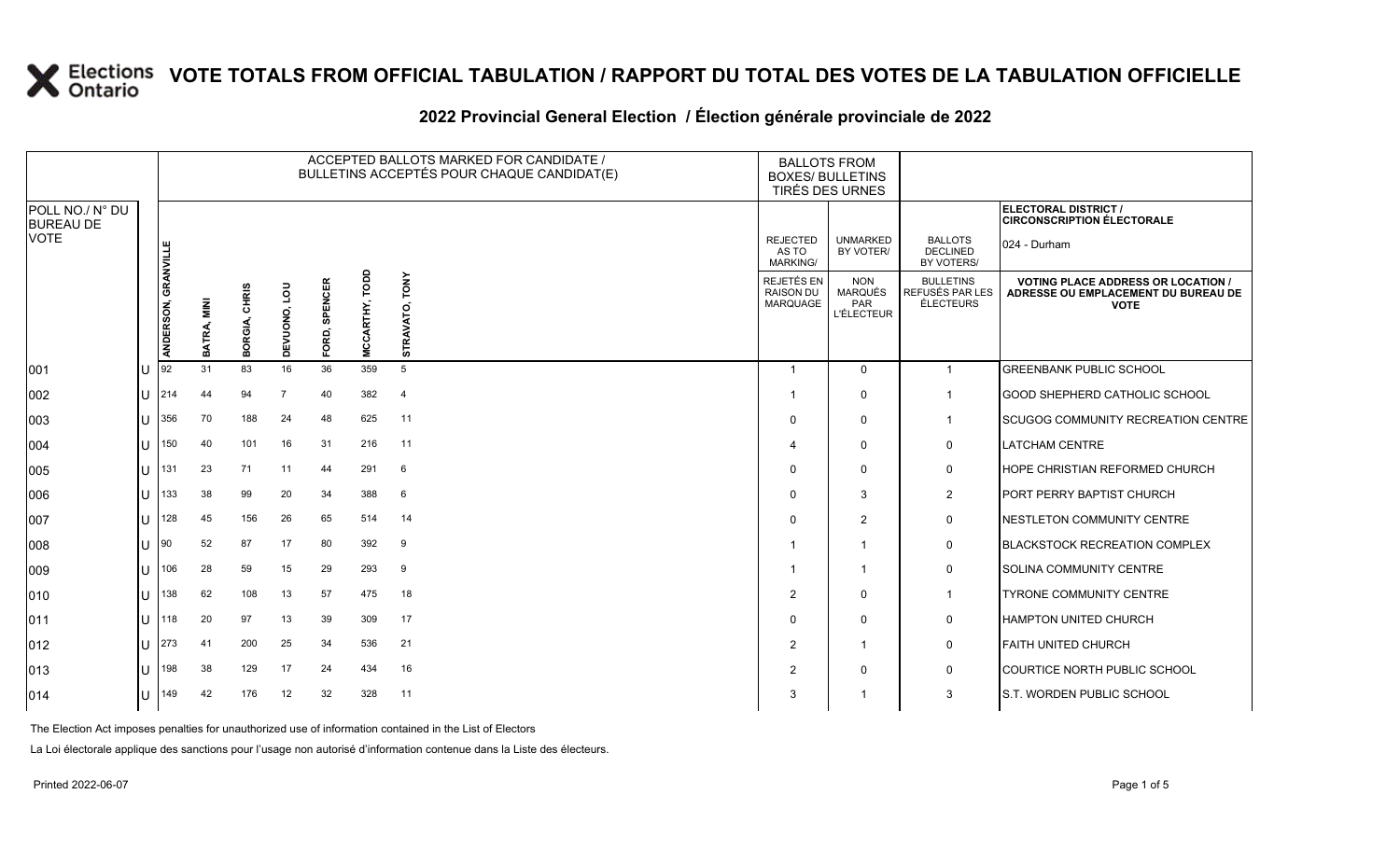|                                     |                     |                       |                  |                |                         |                | ACCEPTED BALLOTS MARKED FOR CANDIDATE /<br>BULLETINS ACCEPTÉS POUR CHAQUE CANDIDAT(E) |                                             | <b>BALLOTS FROM</b><br><b>BOXES/ BULLETINS</b><br>TIRÉS DES URNES |                                                         |                                                                                                 |
|-------------------------------------|---------------------|-----------------------|------------------|----------------|-------------------------|----------------|---------------------------------------------------------------------------------------|---------------------------------------------|-------------------------------------------------------------------|---------------------------------------------------------|-------------------------------------------------------------------------------------------------|
| POLL NO./ N° DU<br><b>BUREAU DE</b> |                     |                       |                  |                |                         |                |                                                                                       |                                             |                                                                   |                                                         | <b>ELECTORAL DISTRICT /</b><br><b>CIRCONSCRIPTION ÉLECTORALE</b>                                |
| <b>VOTE</b>                         |                     |                       |                  |                |                         |                |                                                                                       | <b>REJECTED</b><br>AS TO<br><b>MARKING/</b> | <b>UNMARKED</b><br>BY VOTER/                                      | <b>BALLOTS</b><br><b>DECLINED</b><br>BY VOTERS/         | 024 - Durham                                                                                    |
|                                     | ANDERSON, GRANVILLE | <b>MINI</b><br>BATRA, | CHRIS<br>BORGIA, | Ρg<br>DEVUONO, | <b>SPENCER</b><br>FORD, | MCCARTHY, TODD | TONY<br>STRAVATO,                                                                     | REJETÉS EN<br><b>RAISON DU</b><br>MARQUAGE  | <b>NON</b><br>MARQUÉS<br>PAR<br><b>L'ÉLECTEUR</b>                 | <b>BULLETINS</b><br>REFUSÉS PAR LES<br><b>ÉLECTEURS</b> | <b>VOTING PLACE ADDRESS OR LOCATION /</b><br>ADRESSE OU EMPLACEMENT DU BUREAU DE<br><b>VOTE</b> |
| 015                                 | 251                 | 42                    | 176              | 11             | 36                      | 411            | 9                                                                                     | $\mathbf{1}$                                | 2                                                                 | $\mathbf 0$                                             | COURTICE SECONDARY & INTERMEDIATE                                                               |
|                                     |                     |                       |                  |                |                         |                |                                                                                       |                                             |                                                                   |                                                         | <b>SCHOOL</b>                                                                                   |
| 016                                 | 164                 | 27                    | 166              | $\overline{4}$ | 27                      | 259            | 9                                                                                     | 0                                           | 2                                                                 | $\mathbf 1$                                             | LYDIA TRULL PUBLIC SCHOOL                                                                       |
| 017                                 | 133                 | 21                    | 145              | - 6            | 16                      | 269            | 6                                                                                     | $\overline{2}$                              | $\Omega$                                                          | $\mathbf 1$                                             | DR. EMILY STOWE PUBLIC SCHOOL                                                                   |
| 018                                 | 236                 | 32                    | 139              | -8             | 20                      | 340            | 11                                                                                    | $\Omega$                                    | $\Omega$                                                          | 0                                                       | TRULLS ROAD FREE METHODIST CHURCH                                                               |
| 019                                 | 264                 | 45                    | 184              | $\overline{7}$ | 37                      | 351            | 14                                                                                    |                                             | $\overline{\phantom{a}}$                                          | $\overline{2}$                                          | DR. G.J. MACGILLIVRAY PUBLIC SCHOOL                                                             |
| 020                                 | 142                 | 14                    | 95               | 11             | 15                      | 224            | 3                                                                                     |                                             | $\overline{2}$                                                    | $\mathbf 0$                                             | ST. MOTHER TERESA CATHOLIC SCHOOL                                                               |
| 021                                 | 226                 | 24                    | 179              | 15             | 46                      | 376            | 21                                                                                    |                                             | r,                                                                | 5                                                       | <b>HOLY TRINITY CATHOLIC SECONDARY</b><br><b>SCHOOL</b>                                         |
| 022                                 | 272                 | 39                    | 193              | 18             | 33                      | 409            | 20                                                                                    | -1                                          | 3                                                                 | $\mathbf 0$                                             | <b>CLARINGTON CENTRAL SECONDARY</b><br><b>SCHOOL</b>                                            |
| 023                                 | 190                 | 34                    | 155              | $\overline{7}$ | 23                      | 412            | 24                                                                                    | 3                                           | $\Omega$                                                          | $\overline{7}$                                          | <b>DURHAM CHRISTIAN HIGH SCHOOL</b>                                                             |
| 024                                 | 226                 | 35                    | 230              | 13             | 44                      | 396            | 15                                                                                    | 0                                           | -1                                                                | $\mathbf{1}$                                            | ST. ELIZABETH CATHOLIC ELEMENTARY<br><b>SCHOOL</b>                                              |
| 025                                 | 217                 | 48                    | 216              | 14             | 36                      | 397            | 15                                                                                    | 0                                           | $\Omega$                                                          | 2                                                       | <b>HAROLD LONGWORTH PUBLIC SCHOOL</b>                                                           |
| 026                                 | 276                 | 33                    | 225              | $\overline{7}$ | 64                      | 466            | 21                                                                                    |                                             | $\overline{2}$                                                    | $\mathbf 0$                                             | JOHN M. JAMES PUBLIC SCHOOL                                                                     |
| 027                                 | 114                 | 11                    | 113              | $\overline{7}$ | 13                      | 194            | 4                                                                                     | $\Omega$                                    | 3                                                                 | 3                                                       | MARANATHA CHRISTIAN REFORMED<br><b>CHURCH</b>                                                   |

### **2022 Provincial General Election / Élection générale provinciale de 2022**

The Election Act imposes penalties for unauthorized use of information contained in the List of Electors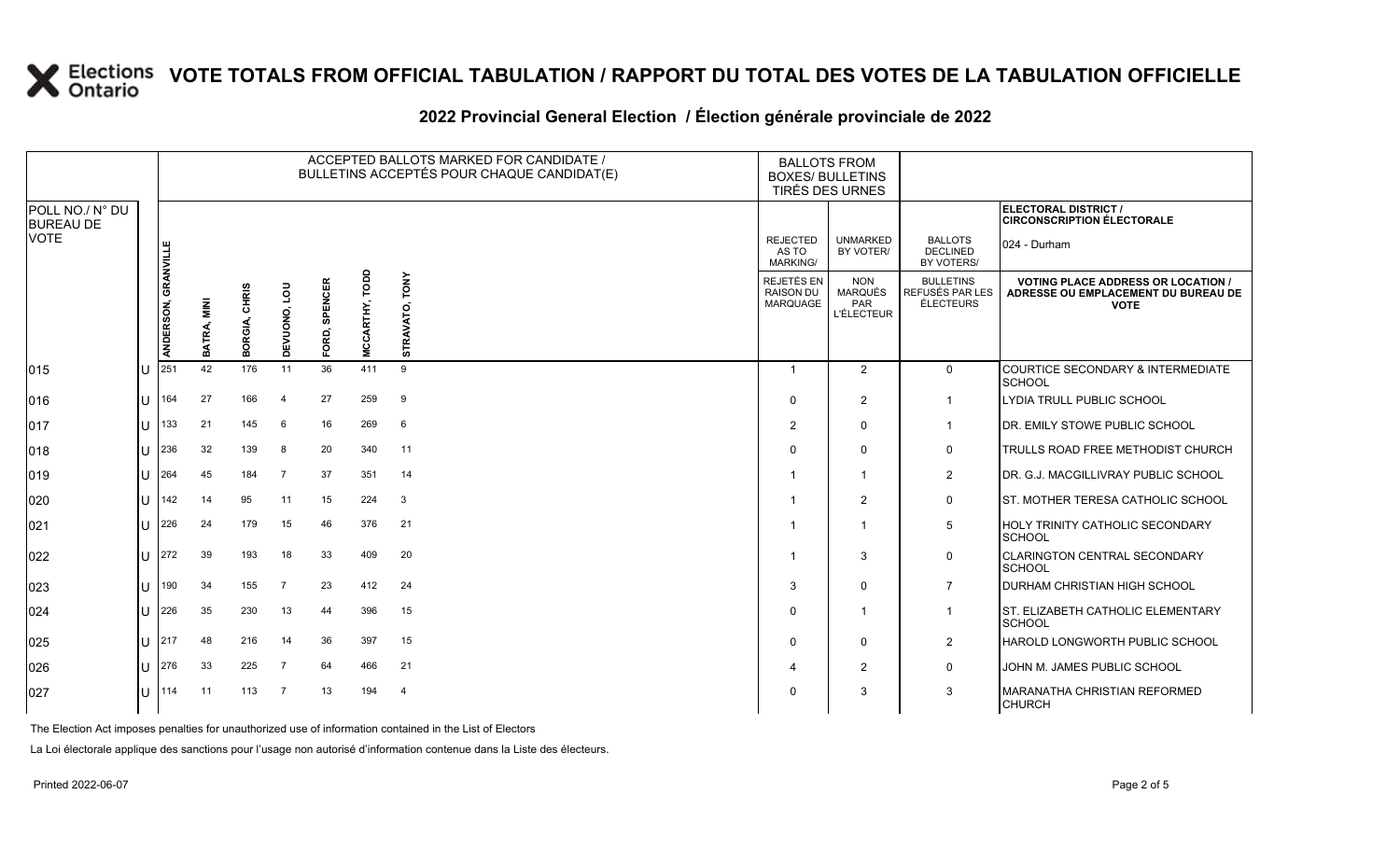|                                     |    |                     |                     |                  |                        |                         |                       | ACCEPTED BALLOTS MARKED FOR CANDIDATE /<br>BULLETINS ACCEPTÉS POUR CHAQUE CANDIDAT(E) | <b>BALLOTS FROM</b><br><b>BOXES/ BULLETINS</b>    | <b>TIRÉS DES URNES</b>                                          |                                                         |                                                                                                 |
|-------------------------------------|----|---------------------|---------------------|------------------|------------------------|-------------------------|-----------------------|---------------------------------------------------------------------------------------|---------------------------------------------------|-----------------------------------------------------------------|---------------------------------------------------------|-------------------------------------------------------------------------------------------------|
| POLL NO./ N° DU<br><b>BUREAU DE</b> |    |                     |                     |                  |                        |                         |                       |                                                                                       |                                                   |                                                                 |                                                         | ELECTORAL DISTRICT /<br><b>CIRCONSCRIPTION ÉLECTORALE</b>                                       |
| <b>VOTE</b>                         |    |                     |                     |                  |                        |                         |                       |                                                                                       | <b>REJECTED</b><br>AS TO<br><b>MARKING/</b>       | <b>UNMARKED</b><br>BY VOTER/                                    | <b>BALLOTS</b><br><b>DECLINED</b><br>BY VOTERS/         | 024 - Durham                                                                                    |
|                                     |    | ANDERSON, GRANVILLE | NIN<br>Ni<br>BATRA, | CHRIS<br>BORGIA, | <b>POT</b><br>DEVUONO, | <b>SPENCER</b><br>FORD, | <b>MCCARTHY, TODD</b> | <b>TONY</b><br>õ<br>STRAVAT                                                           | REJETÉS EN<br><b>RAISON DU</b><br><b>MARQUAGE</b> | <b>NON</b><br><b>MARQUÉS</b><br><b>PAR</b><br><b>L'ÉLECTEUR</b> | <b>BULLETINS</b><br>REFUSÉS PAR LES<br><b>ÉLECTEURS</b> | <b>VOTING PLACE ADDRESS OR LOCATION /</b><br>ADRESSE OU EMPLACEMENT DU BUREAU DE<br><b>VOTE</b> |
| 028                                 | IU | 117                 | 38                  | 141              | $\overline{7}$         | 21                      | 194                   | 11                                                                                    | -1                                                | $\mathbf{0}$                                                    | $\overline{1}$                                          | VINCENT MASSEY PUBLIC SCHOOL                                                                    |
| 029                                 | IU | 113                 | 24                  | 82               | 3                      | 12                      | 157                   | 8                                                                                     | $\Omega$                                          | $\mathbf 0$                                                     | $\mathbf 1$                                             | <b>ST. PAUL'S UNITED CHURCH</b>                                                                 |
| 030                                 | IU | 110                 | 21                  | 107              | 8                      | 29                      | 215                   | 17                                                                                    | $\Omega$                                          | $\mathbf 0$                                                     | 0                                                       | TRINITY UNITED CHURCH                                                                           |
| 031                                 | IU | 180                 | 30                  | 197              | 12                     | 34                      | 281                   | 11                                                                                    | $\Omega$                                          | $\Omega$                                                        | 0                                                       | <b>HOLY FAMILY CATHOLIC ELEMENTARY</b><br><b>SCHOOL</b>                                         |
| 032                                 | IU | 194                 | 19                  | 108              | 8                      | 32                      | 167                   | 5                                                                                     | $\mathcal{P}$                                     | $\Omega$                                                        | 0                                                       | DR. ROSS TILLEY PUBLIC SCHOOL                                                                   |
| 033                                 | IU | 162                 | 34                  | 176              | 10                     | 43                      | 276                   | 8                                                                                     | $\mathcal{P}$                                     | $\overline{1}$                                                  | $\overline{1}$                                          | <b>BOWMANVILLE INDOOR SOCCER/LACROSSE</b><br><b>BOWL</b>                                        |
| 034                                 | IU | 141                 | 27                  | 163              | 5                      | 30                      | 287                   | 21                                                                                    | $\mathcal{P}$                                     | $\overline{7}$                                                  | $\overline{1}$                                          | ST. JOSEPH CATHOLIC ELEMENTARY<br>SCHOOL                                                        |
| 035                                 | Ш  | 297                 | 41                  | 194              | 23                     | 36                      | 546                   | 12                                                                                    |                                                   | 3                                                               | $\mathbf{3}$                                            | CHARLES BOWMAN PUBLIC SCHOOL                                                                    |
| 036                                 | IU | 1277                | 27                  | 72               | 6                      | 10                      | 470                   | 8                                                                                     | $\Omega$                                          | $\Omega$                                                        | $\mathbf 0$                                             | <b>WHEELHOUSE RECREATION CENTRE</b>                                                             |
| 037                                 | IU | 254                 | 40                  | 190              | 32                     | 44                      | 381                   | 9                                                                                     |                                                   | $\overline{\mathbf{1}}$                                         | 0                                                       | ST. ANNE'S CATHOLIC ELEMENTARY<br><b>SCHOOL</b>                                                 |
| 038                                 | IU | 169                 | 50                  | 262              | 13                     | 46                      | 411                   | 45                                                                                    | $\Omega$                                          | 3                                                               | 3                                                       | OSHAWA AND DISTRICT SHRINE CLUB                                                                 |
| 039                                 | IU | 321                 | 18                  | 235              | 10                     | 32                      | 396                   | 3                                                                                     |                                                   | $\overline{7}$                                                  | $\mathbf 0$                                             | NORTHERN DANCER PUBLIC SCHOOL                                                                   |
| 040                                 |    | $U$ 208             | 27                  | 275              | 13                     | 46                      | 420                   | 26                                                                                    |                                                   | 0                                                               | $\overline{\mathbf{1}}$                                 | <b>KEDRON UNITED CHURCH</b>                                                                     |

### **2022 Provincial General Election / Élection générale provinciale de 2022**

The Election Act imposes penalties for unauthorized use of information contained in the List of Electors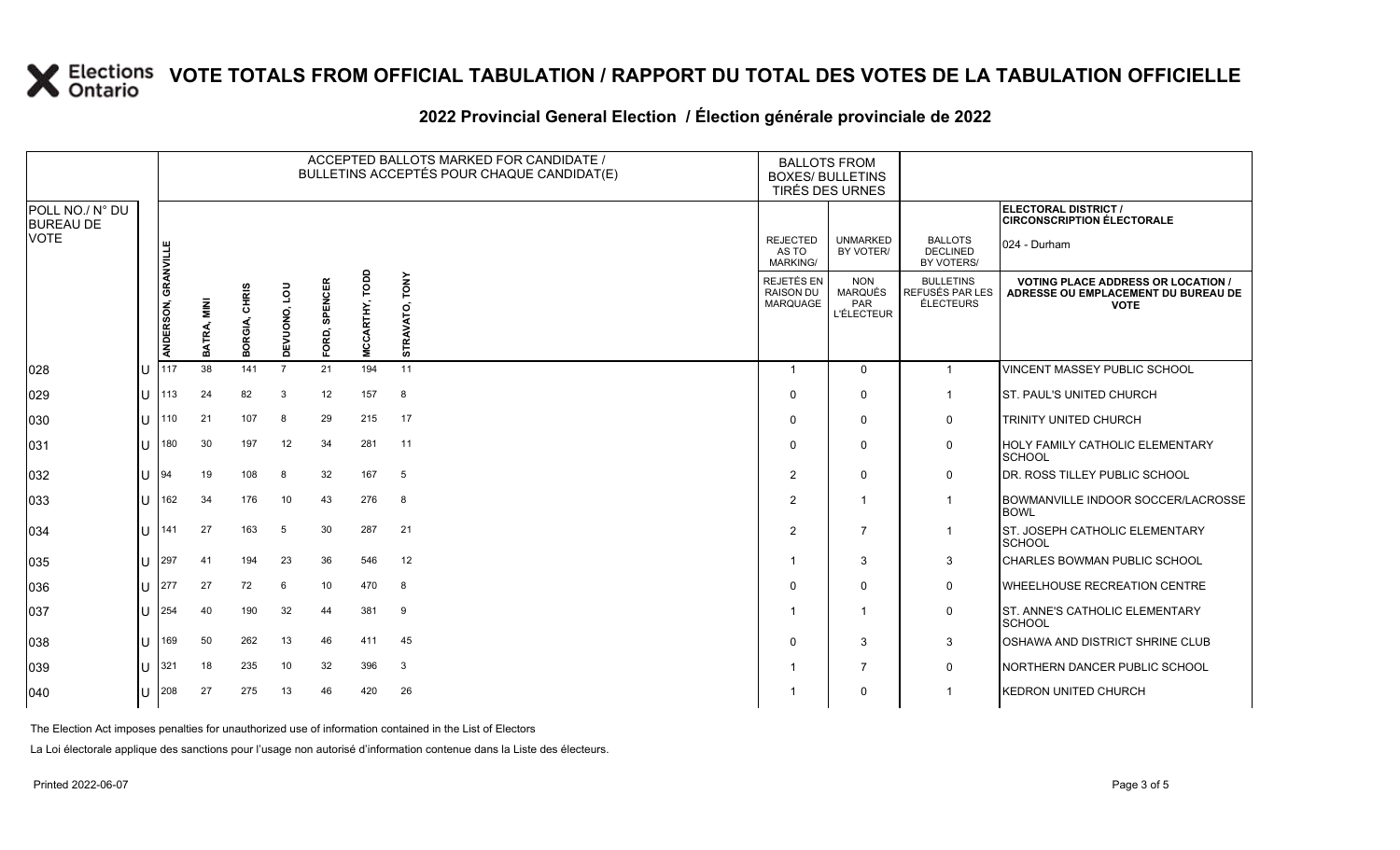|                                             |                     |                                |                  |                 |                         |                          |                   | ACCEPTED BALLOTS MARKED FOR CANDIDATE /<br>BULLETINS ACCEPTÉS POUR CHAQUE CANDIDAT(E) | <b>BALLOTS FROM</b><br><b>BOXES/ BULLETINS</b>           | TIRÉS DES URNES                                  |                                                                                                 |                                                           |
|---------------------------------------------|---------------------|--------------------------------|------------------|-----------------|-------------------------|--------------------------|-------------------|---------------------------------------------------------------------------------------|----------------------------------------------------------|--------------------------------------------------|-------------------------------------------------------------------------------------------------|-----------------------------------------------------------|
| POLL NO./ N° DU<br><b>BUREAU DE</b><br>VOTE |                     |                                |                  |                 |                         |                          |                   |                                                                                       |                                                          |                                                  | ELECTORAL DISTRICT /<br><b>CIRCONSCRIPTION ÉLECTORALE</b>                                       |                                                           |
|                                             |                     |                                |                  |                 |                         |                          |                   | <b>REJECTED</b><br>AS TO<br><b>MARKING/</b>                                           | <b>UNMARKED</b><br>BY VOTER/                             | <b>BALLOTS</b><br><b>DECLINED</b><br>BY VOTERS/  | $ 024 - Durham$                                                                                 |                                                           |
|                                             | ANDERSON, GRANVILLE | NIN<br>Ni<br><b>ATRA</b><br>മ് | CHRIS<br>BORGIA, | non<br>DEVUONO, | <b>SPENCER</b><br>FORD, | TODD<br><b>MCCARTHY,</b> | TONY<br>STRAVATO, | REJETÉS EN<br><b>RAISON DU</b><br><b>MARQUAGE</b>                                     | <b>NON</b><br><b>MARQUÉS</b><br>PAR<br><b>L'ÉLECTEUR</b> | <b>BULLETINS</b><br>REFUSÉS PAR LES<br>ÉLECTEURS | <b>VOTING PLACE ADDRESS OR LOCATION /</b><br>ADRESSE OU EMPLACEMENT DU BUREAU DE<br><b>VOTE</b> |                                                           |
| 041                                         | IU                  | 162                            | 26               | 198             | 8                       | 28                       | 338               | 12 <sup>°</sup>                                                                       | $\overline{\mathbf{1}}$                                  | 2                                                | $\overline{2}$                                                                                  | JEANNE SAUVÉ PUBLIC SCHOOL                                |
| 042                                         | IU                  | 283                            | 25               | 238             | 12                      | 35                       | 435               | 8                                                                                     | 3                                                        | $\overline{2}$                                   | 0                                                                                               | <b>ST. KATERI TEKAKWITHA CATHOLIC SCHOOL</b>              |
| 043                                         | ш                   | 304                            | 23               | 248             | 15                      | 32                       | 419               | 10                                                                                    | 2                                                        | 2                                                | 0                                                                                               | <b>ISENECA TRAIL PUBLIC SCHOOL</b>                        |
| 044                                         | IU                  | $ 138\rangle$                  | 12               | 157             | 14                      | 15                       | 202               | $\overline{1}$                                                                        | $\Omega$                                                 | $\mathbf{0}$                                     | 0                                                                                               | <b>INORMAN G. POWERS PUBLIC SCHOOL</b>                    |
| 700                                         | ΙU                  | 22                             |                  | $\overline{7}$  | $\mathbf 0$             | 3                        | 35                | $\overline{1}$                                                                        | $\Omega$                                                 | $\mathbf{0}$                                     | 0                                                                                               | PORT PERRY VILLA RETIREMENT LIVING                        |
| 701                                         | IU                  | 16                             | $\overline{2}$   | 6               |                         | $\overline{2}$           | 10                | $\overline{2}$                                                                        | 0                                                        | $\Omega$                                         | 0                                                                                               | <b>IPORT PERRY PLACE LONG-TERM CARE</b>                   |
| 702                                         | ΙU                  | 10                             | 4                | 6               | $\mathbf{0}$            | $\mathbf 1$              | 22                | $\mathbf 0$                                                                           | $\Omega$                                                 | $\mathbf{0}$                                     | 0                                                                                               | <b>IWEST SHORE VILLAGE LAKESIDE RET. RES.</b>             |
| 703                                         | IU.                 | - 19                           |                  | 3               | 0                       | 2                        | 6                 | $\mathbf 0$                                                                           |                                                          | $\mathbf 0$                                      | 0                                                                                               | WHITE CLIFFE TERRACE RETIREMENT RES.                      |
| 704                                         | IU                  | 10                             |                  | 5               | $\mathbf{0}$            | 5                        | 14                | $\overline{1}$                                                                        | 0                                                        | $\mathbf{0}$                                     | 0                                                                                               | <b>ISEASONS CLARINGTON RETIREMENT</b><br><b>COMMUNITY</b> |
| 705                                         | IU                  | 28                             | 3                | 8               | 0                       |                          | 28                | $\overline{0}$                                                                        | $\overline{2}$                                           | $\mathbf{0}$                                     | $\mathbf 0$                                                                                     | <b>BOWMANVILLE CREEK RETIREMENT</b><br><b>COMMUNITY</b>   |
| 706                                         | IU                  | 18                             | $\Omega$         | 4               | $\mathbf 0$             | 3                        | 9                 | $\overline{\mathbf{1}}$                                                               | $\Omega$                                                 |                                                  | -1                                                                                              | <b>HOME AWAY FROM HOME</b>                                |
| 707                                         | IU                  |                                |                  |                 |                         |                          |                   | COMBINED WITH ADV002 / COMBINÉ À ADV002                                               |                                                          |                                                  |                                                                                                 |                                                           |
| 708                                         |                     | $ U ^{12}$                     | $\mathbf 0$      | $5\phantom{.0}$ | 0                       | $\mathbf{3}$             | 11                | $\overline{2}$                                                                        | -1                                                       | $\mathbf 0$                                      | 0                                                                                               | <b>GLEN HILL STRATHAVEN</b>                               |

### **2022 Provincial General Election / Élection générale provinciale de 2022**

The Election Act imposes penalties for unauthorized use of information contained in the List of Electors